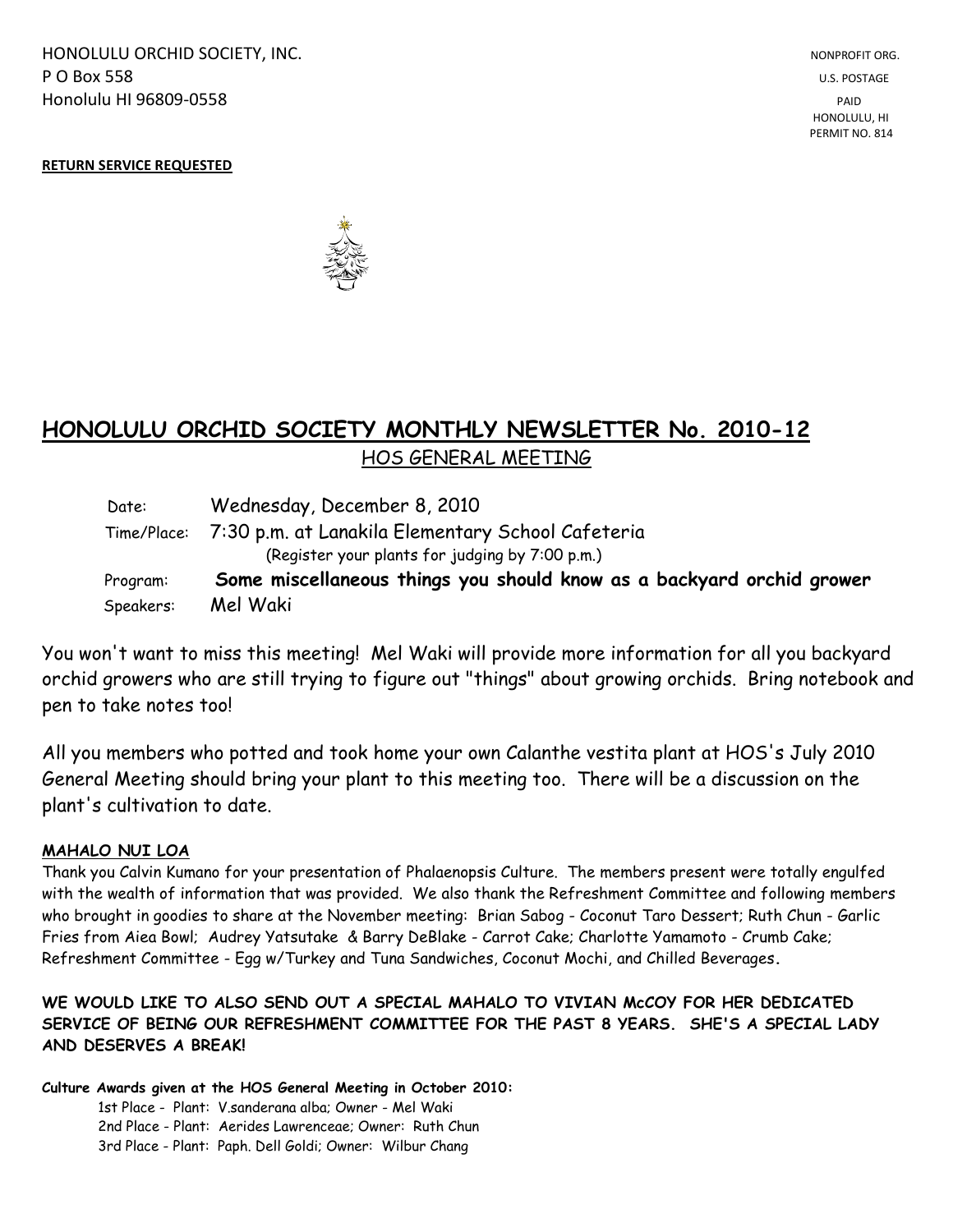#### **Culture Awards given at the HOS General Meeting in November 2010:**

**Officers** 

1st Place - Plant: Bc Maikai 'Spotted Star'; Owner: Ruth Chun 2nd Place - Plant: Aloha Spirit 'Lynne' AM/AOS-HOS; Owner: Calvin Kumano 3rd Place - Plant: Onc Tsiku Marguerite; Owner: Charles S. Sato Congratulations to all!

**Elections were held at the October 2010 General Membership Meeting. It is hereby announced that the following slate of officers were voted into office to serve as 2011 HOS Officers and Board of Trustees:**

**" " " " " " " " " " " " " " " " " " " " " " " " " " " " " " " " " " " " " " " " " " " " " " " " " " " " " " " " " "** 

| President:               | Ruth Chun      | Treasurer:                | Mel Waki       |
|--------------------------|----------------|---------------------------|----------------|
| 1st Vice President:      | Bob Moffitt    | Recording Secretary:      | Marisa Maemori |
| 2nd Vice President:      | Ikaika Peltier | Correspondence Secretary: | Carol De Witt  |
| 3rd Vice President:      | Amanda Kimball | Past President:           | Ben Sills      |
| <b>Board of Trustees</b> |                |                           |                |
| 2011                     | 2012           |                           | 2013           |
| Amber Tateno             |                | Inez Brunson              | Williette Wong |
| Jackie Lai               |                | Nancy Woltmon             | Vivian McCoy   |

Board of Trustee positions for the calendar year 2011, 2013 (1 position for each year) are still open.

Ron Yamauchi Charlotte Yamamoto Dr. Inge White open\_\_\_\_\_\_ **biane Wong\*** open\_\_\_\_\_\_\_

\*Diane Wong had volunteered to serve on the board as a trustee to the year 2012 after the November 2010 General Meeting ended. Voting to confirm her self-nomination will take place at the December 2010 General Meeting.

NOMINATIONS FOR 2011 AND 2013 BOARD OF TRUSTEES CAN STILL BE TAKEN FROM THE FLOOR. . INDIVIDUALS WHO FEEL THEY ARE INTERESTED IN BECOMING A PART OF THE HOS BOARD MAY ALSO SELF-NOMINATE AND JUSTIFY THEIR QUALIFICATIONS FOR A POSITION.

**2010 ORCHIDIST OF THE YEAR** - Nominations are now being accepted for 2010 Orchidist of the Year. Submit your nominee with a written justification that makes the individual an outstanding orchidist. Mail to Honolulu Orchid Society, P O Box 558, Honolulu HI 96809-0558 or turn it in to HOS Board Officer at the General Meetings. Deadline is NLT the December 2010 General Meeting.

**2011 HOS MEMBERSHIP** - Current membership expires December 31, 2010. 2011 HOS Membership Application Form is on page 4 of this newsletter; or you may see Carol De Witt at the General Meeting for a form. Please return completed form with current mailing address and other information as requested (include the mailing label from your newsletter or journal) with your check made payable to Honolulu Orchid Society and mail to HOS Membership Committee, P O Box 558, Honolulu HI 96809-0558. Voluntary donations are graciously appreciated. **Thank you to the members who have submitted their 2011 membership renewals.**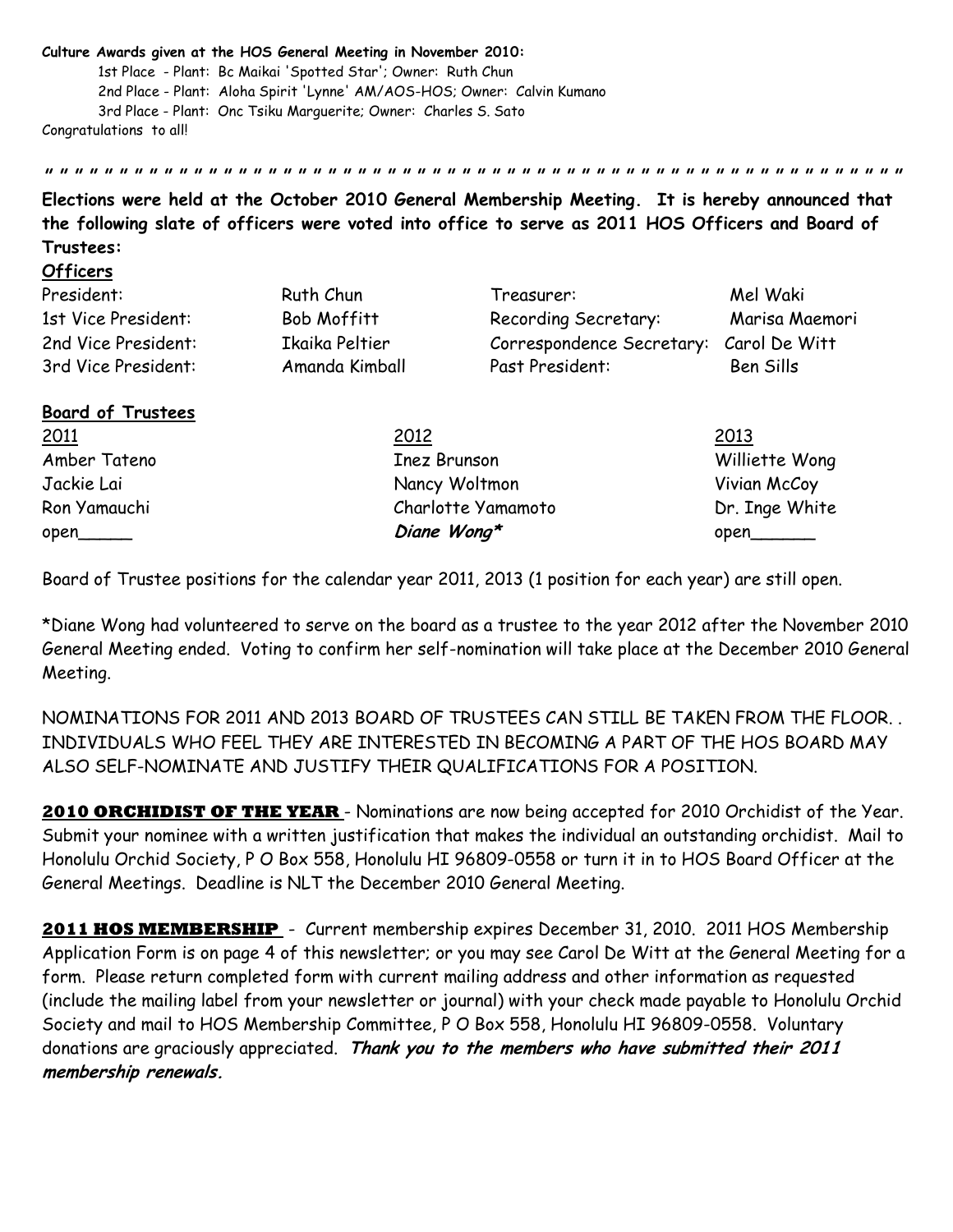**2011 HOS ANNUAL BUSINESS MEETING AND INSTALLATION BANQUET -** The first HOS Business and General Membership Meeting of the new calendar year 2011 and the Installation of the newly elected Officers and Board of Trustees will be held on Sunday, January 16, 2011 at 9:30 am at the Hale Ikena Restaurant on the Golf Course at Fort Shafter. It is a Sunday Brunch Buffet with an array of fresh fruits, assorted fresh vegetables, pastries, hot breakfast and lunch entrees, desserts and beverages. The cost is \$30.00 per person (age 11 & above), \$16.00 per child (age 6 to 10 years old) and \$10.00 per child (age 3 to 5 years old). Please fill out the attached Banquet Reservation form on page 4 of this newsletter or you may see Carol De Witt at the General Meeting for a form. **Deadline is Wednesday, January 5, 2011.** Make check payable to Honolulu Orchid Society and mail to HOS Banquet Committee, P O Box 558, Honolulu HI 96809-0558. **Thank you to the members who have sent in their reservations.**

Entry Passes onto Fort Shafter will be issued at the entrance gate. All vehicle operators must have a current driver's license, current no-fault insurance card and current vehicle safety inspection. Passengers should also have an ID should the security guards ask for them.

**" " " " " " " " " " " " " " " " " " " " " " " " " " " " " " " " " " " " " " " " " " " " " " " " " " " " " " Membership Meeting**: The **JANUARY 2011 general membership meeting will not be held at Lanakila Elemntary School** due to the **first meeting of 2011** is the HOS ANNUAL BUSINESS MEETING AND INSTALLATION BANQUET which **is being held at the Hale Ikena Restaurant at Fort Shafter on January 16, 2011 at 9:00 am** (see announcement and reservation form in this newsletter). THE **FEBRUARY 2011 GENERAL MEMBERSHIP MEETING will be held at Lanakila Elementary School Cafeteria** on **Wednesday, February 9, 2010** at **7:00 pm**. Program is Family Pot Luck Night with prizes for best entrees--More info to be announced.

**December Officer and Board of Trustees Meeting**: The Board Meeting will be held on **Tuesday, December 14, 2010** at **7:00 p.m**. at Aiea Elementary School in a classroom behind the cafeteria.

**HOS OFFICIAL WEBSITE IS: www.honoluluorchidsociety.org (VISIT THE WEBSITE FOR PERIODIC UPDATES) Newsletter No. 2010-12 The HOS Newsletter is published monthly by the Honolulu Orchid Society, Inc., P. O. Box 558, Honolulu, HI 96809 . A Non-Profit OrganizationF**

## PEACE ON EARTH!. MAY THE SPIRIT OF THE CHRISTMAS SEASON BE WITH YOU AND YOUR FAMILY. BE SAFE AND ALWAYS REMEMBER NO DRIVE IF YOU DRINK!